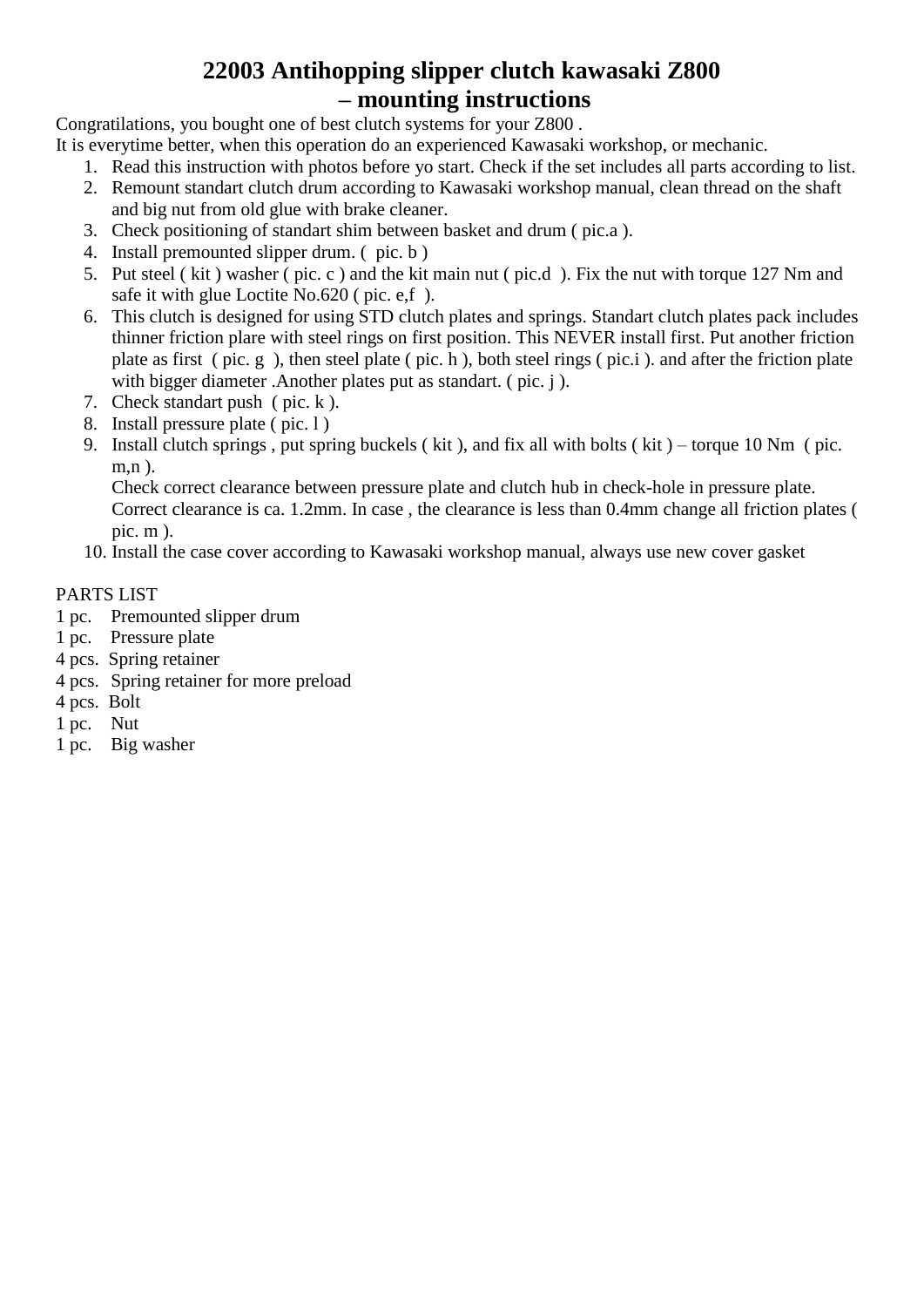## 22003 Picture A (pic.a)



22003 Picture C (pic.c)

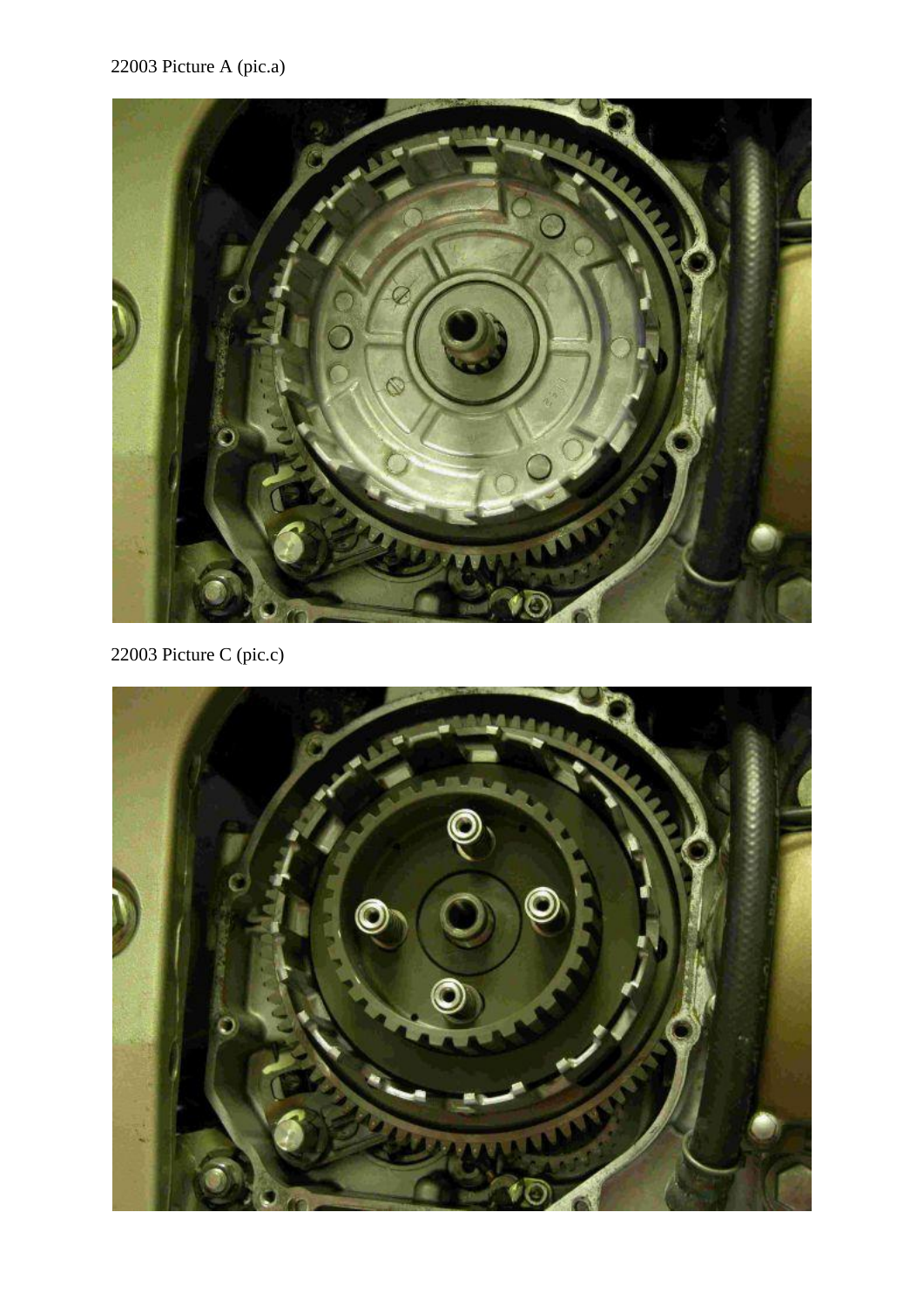## 22003 Picture D (pic.d)



22003 Picture E (pic.e)

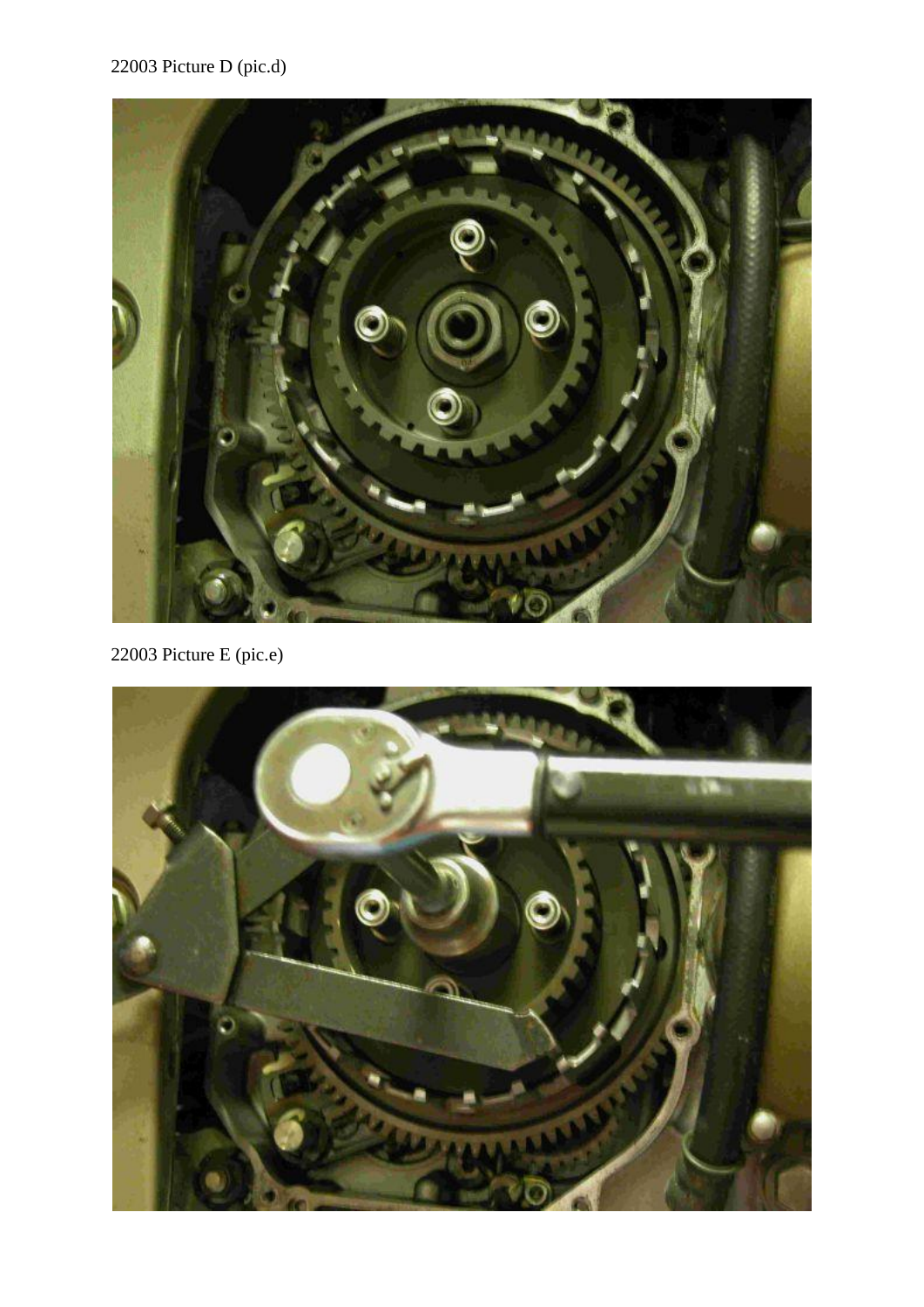# 22003 Picture F (pic.f)



22003 Picture G (pic.g)

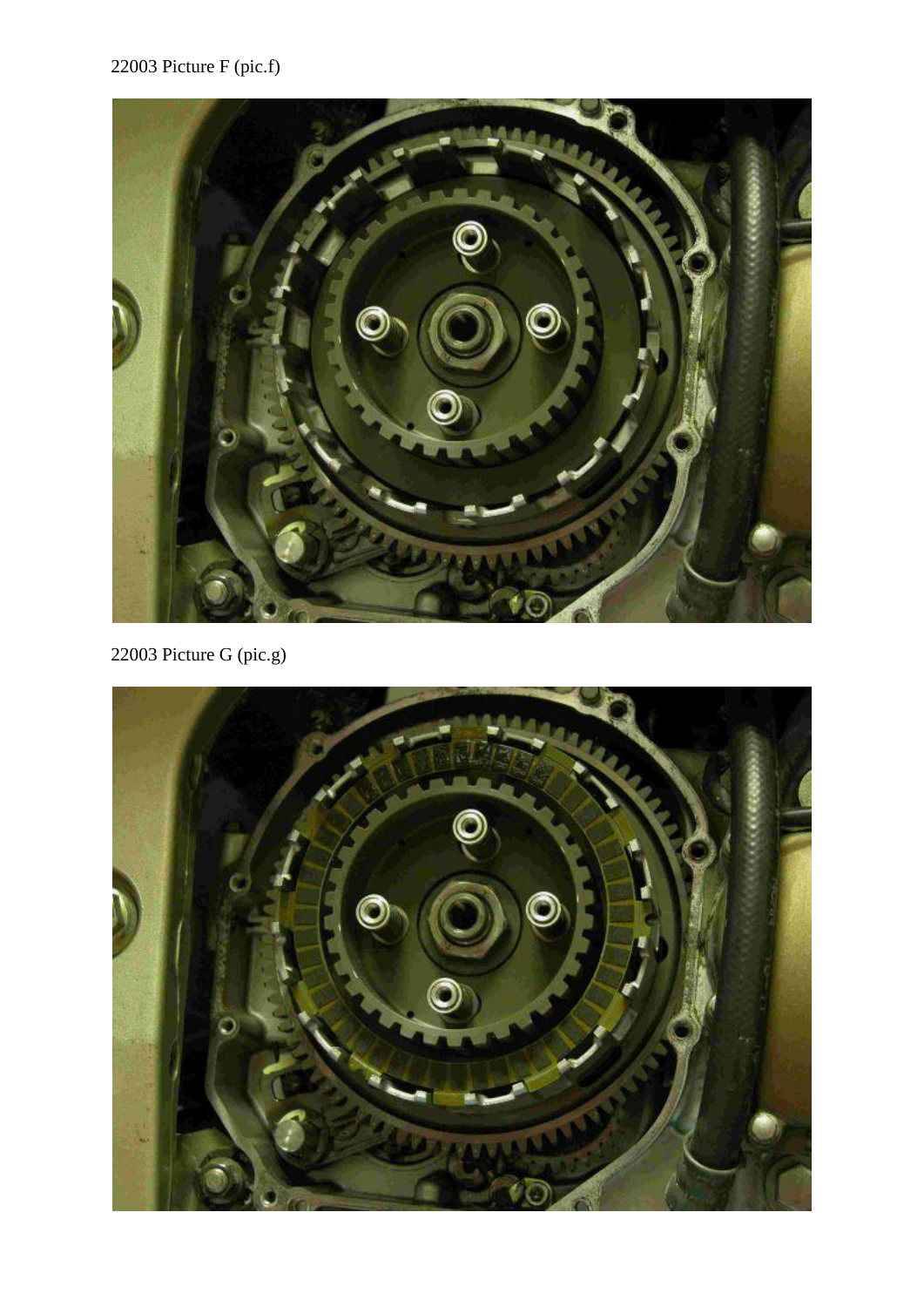## 22003 Picture H (pic.h)



22003 Picture I (pic.i)

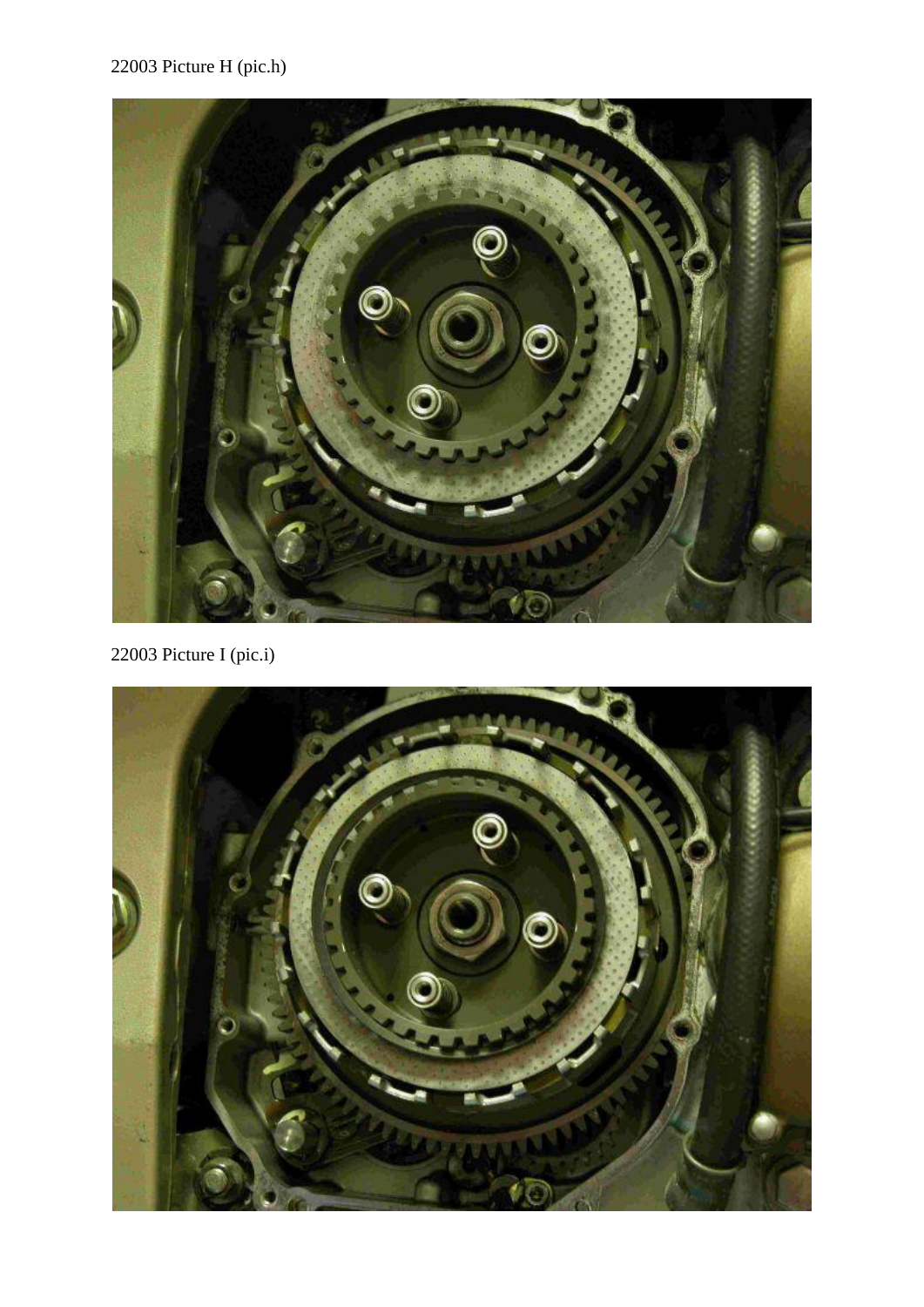22003 Picture J (pic.j)



22003 Picture K (pic.k)